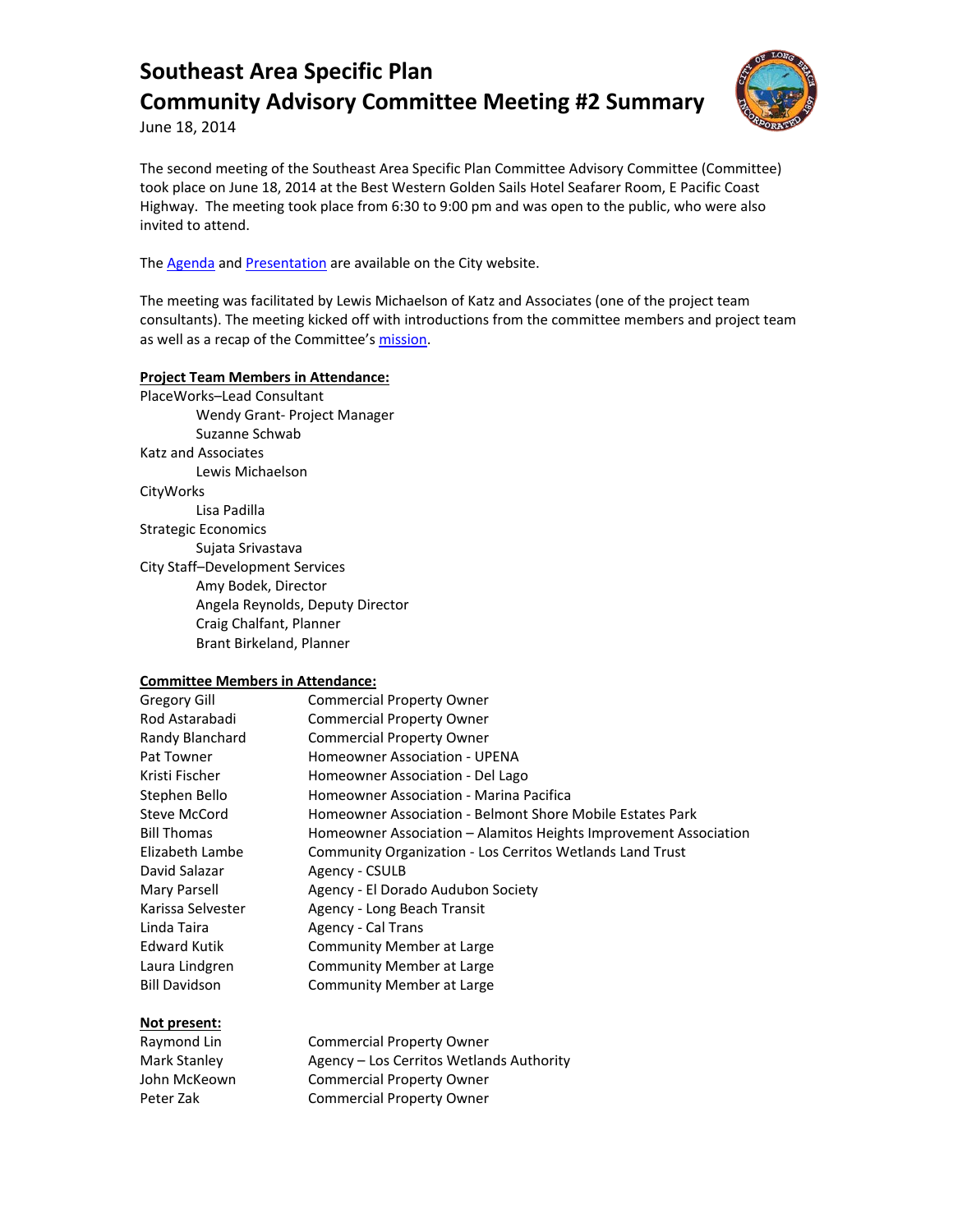

June 18, 2014

| <b>Charles Durnin</b> | Community Member at Large                                          |
|-----------------------|--------------------------------------------------------------------|
| B. Thomas Mayes       | Community Organization - Long Beach Marian Boat Owners Association |

Approximately 20 community members attended the meeting.

Following introductions, Amy Bodek, Development Services Director, gave an update on a new proposal within the Southeast Area. The proposed project would relocate oil operations from an area near the Wetlands to an undeveloped parcel near Pacific Coast and the Marketplace Shopping center. The committee was informed that City staff will be seeking direction for the proposal from Council at their meeting on July 1, 2014. The Committee had a brief comment period and expressed concern regarding the visibility of oil derricks from Pacific Coast Highway and commented that they would need to be properly screened. Other Committee members were hopeful to hear that oil operations would be removed from the wetlands area.

Brant Birkeland, City Planner, reviewed the boundaries of the current SEADIP area with the Committee.

### **Public Outreach**

Next, the consultant team recapped public outreach efforts to date and introduced the Draft Vision Statement. The team explained that the Statement had been crafted using input received from workshops, on-line topics through Long Beach Town Hall, and Committee Meeting #1.

## **Vision**

The group read the Draft Vision Statement aloud stopping to give their input as they went through each paragraph (the Draft Vision Statement can be found online in the presentation). Feedback included:

- Concern about the use of light industrial wording, others interjected that oil derricks are currently part of the area and are considered a light industrial use and that they would rather have them over tall buildings—at least they are open and don't block views
- Consider more emphasis on residential and recreation and less on industrial
- Overall like the focus on pedestrian and safety
- Concern about statement regarding "redeveloping and redesigning"
- Felt the time lapse was lost in the sentence regarding developing on undeveloped properties
- Unsure that building design would reduce traffic and increase pedestrian use
- Would like to see mention of institutional uses such as Cal State and the VA
- The new CalTrans representative asked the group about their vision for PCH, the group responded with ideas such as a landscaped median, a desire to have a more attractive street, a reference was made to San Vicente, incorporation of traffic calming measures and safety were also noted as an important factors
- Would like the discussion regarding views to include neighborhoods and the marina (not solely PCH)
- Thought that the Statement should reference climate change
- Transit (shuttles, buses, etc.) and air quality were brought up as possible topics to add. The consultant team explained that while they would be included in the Plan they are not topics that had risen to the top of the feedback received for the vision
- Felt the statement that the area is a "gateway to LA County" isn't needed, the area is seen more as a gateway to Long Beach
- A suggestion was made that the youth voice should be brought in to consult on the Draft Vision Statement since they will be the ones living, working, and recreating in this area in the future—it was noted that youth input could include Cal State Long Beach, Long Beach City College, and High Schools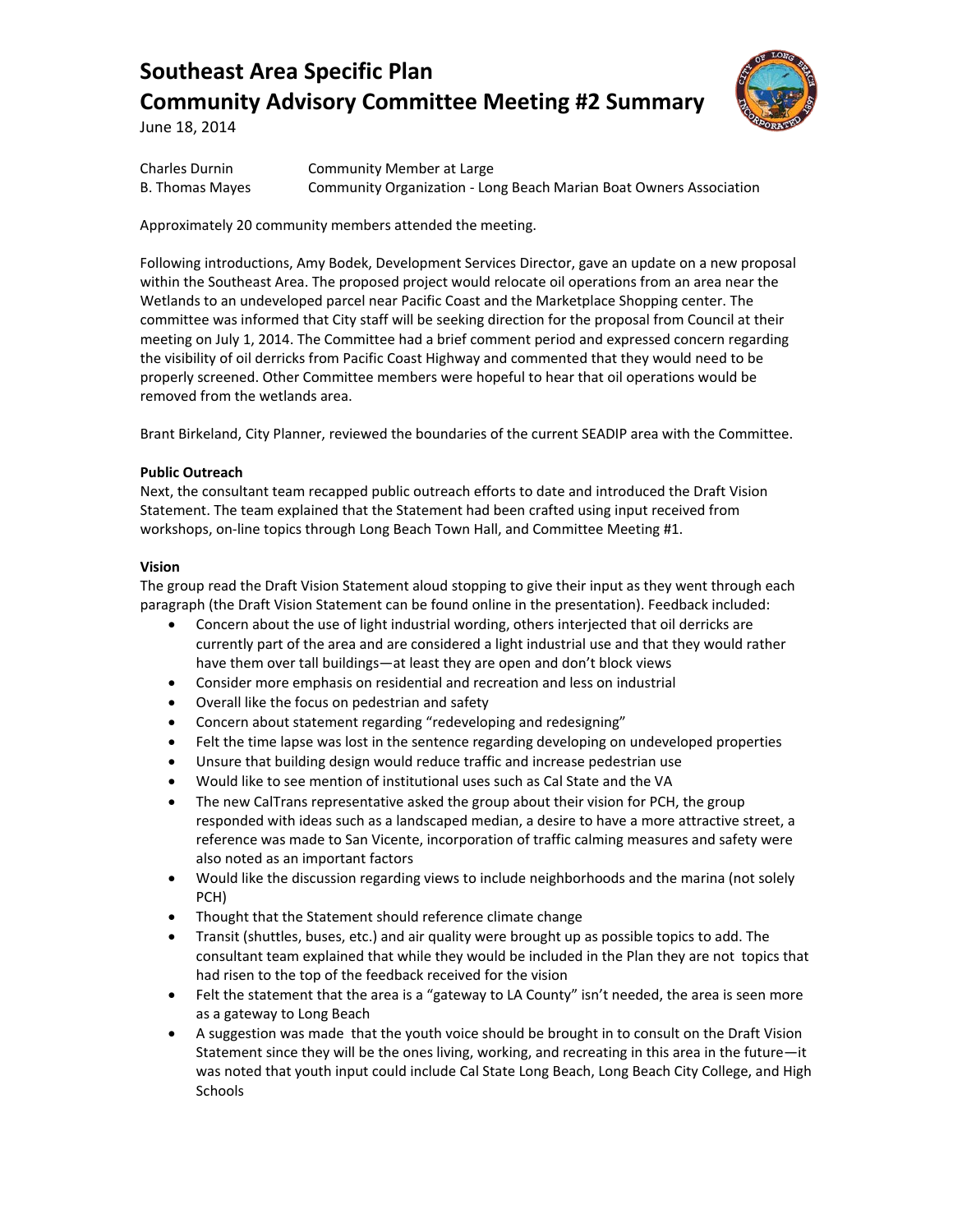

June 18, 2014

### **Project Name**

A naming exercise helped the Committee to identify a possible new name for the Plan. The Committee was asked to report on their homework from meeting #1-to brainstorm ideas for a new name. A voting chart provided a list of names that had been collected through Long Beach Town Hall and Community Workshops. The Committee's ideas where added to the chart and the members were given three sticky dots to place next to each of their top three favorite suggestions.

| <b>SEADIP Naming Exercise Results</b> |                                                                |               |  |
|---------------------------------------|----------------------------------------------------------------|---------------|--|
| Ranking                               | <b>Name</b>                                                    | <b>Number</b> |  |
|                                       |                                                                | of Votes      |  |
| 1                                     | Los Cerritos Area Plan (LCAP)                                  | 9             |  |
| $\overline{2}$                        | SEADIP II (Southeast Area Development and Improvement Plan II) | 7             |  |
| 3                                     | Los Cerritos Sustainable Development Plan                      | 6             |  |
| 4                                     | SEACOMP (Southeast Area Comprehensive Master Plan)             | 5             |  |
| 5                                     | Los Cerritos Sustainable Neighborhood Plan                     | 4             |  |
| 5                                     | SEADIP <sup>2nd</sup>                                          | 4             |  |
| 6                                     | SEADIP (Southeast Area Development Integration Plan)           | 3             |  |
| 6                                     | SEADEP-21 (Southeast Area development and Environmental Plan)  | 3             |  |
| $\overline{7}$                        | Los Cerritos Urban Nature Plan                                 | 1             |  |
| 7                                     | SEADIP 21 <sup>st</sup> Century                                |               |  |

### **Opportunities and Constraints Workbook**

The primary discussion topic for the evening was the Opportunities and Constraints Workbook (available onlin[e here\)](http://www.lbds.info/civica/filebank/blobdload.asp?BlobID=4291). The Committee was asked to review the Urban Design and Market Assessment chapters. Members of the consultant team gave presentations regarding each chapter and the Committee was asked "What are your initial reactions?" "Did any of the findings surprise you and if so which ones?"

Market Assessment:

- Surprised about 245k development proposed for  $2^{nd}$  and PCH, concerned it won't leave much on the table for future development
- A typographical error was identified on Table 18 on Page 74—The total for Retail and Food Services should be 1,696,000 not 1,334,000
- Wanted to know if affordable housing needed to be included in the workbook—consultant responded that it would be in the Plan but wasn't necessary in the workbook
- Concerned about living wage jobs in Long Beach
- If the demographics of the area support high end retail why isn't it already in the area? consultant responded that more physical transformation is needed to attract that kind of development
- Tax breaks and relief were questioned—consultant responded that is a City Council decision not included in the analysis

Urban Design:

- Is adaptive reuse being considered?—consultant responded that it could be considered in the plan but is not part of this initial analysis
- Pleased that this section looked at transportation beyond PCH to streets like Studebaker and 7<sup>th</sup> because they also subdivide the area
- Think that street design should focus on major thoroughfares